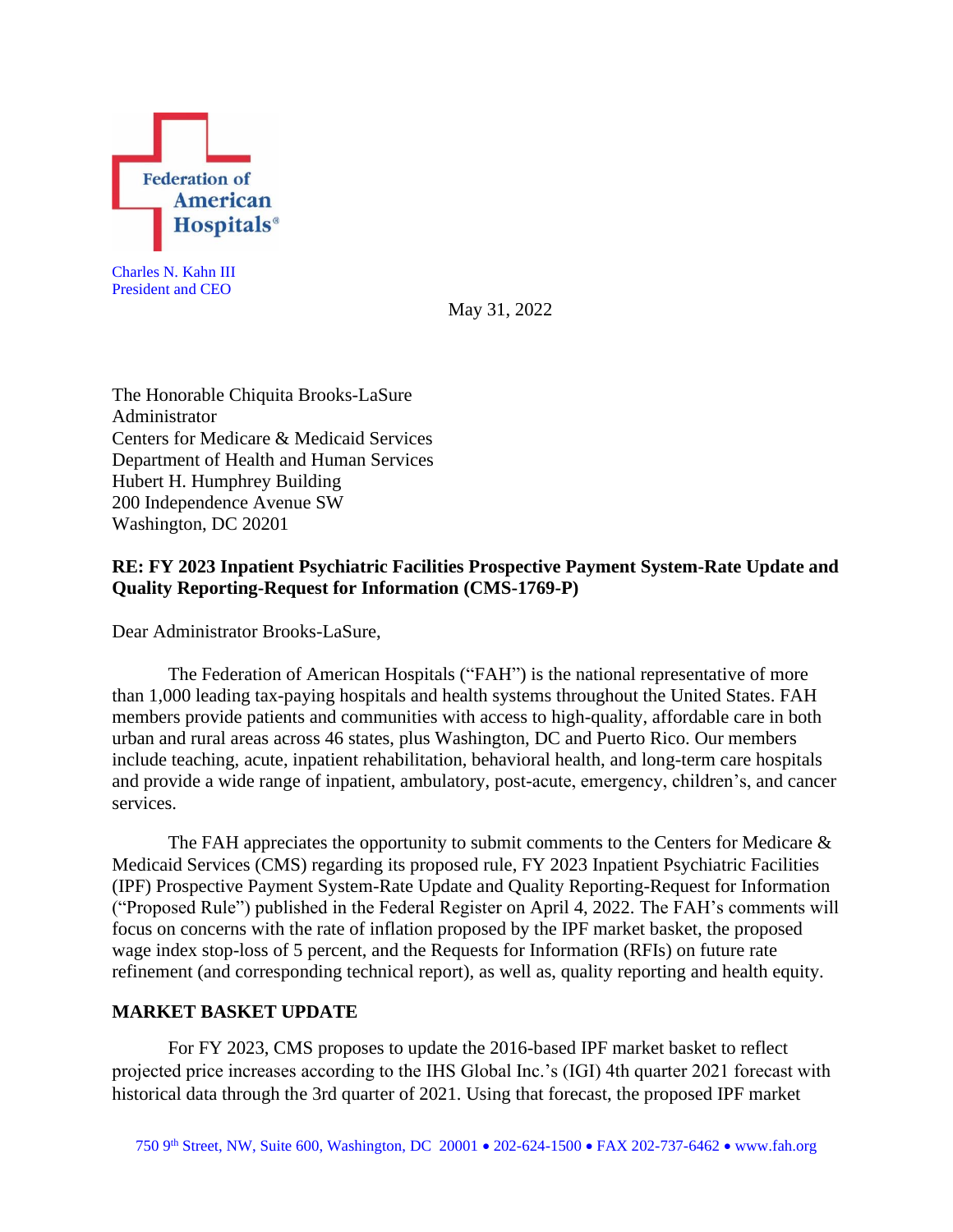basket for FY 2023 is 3.1 percent. Using data from the same period, CMS estimates an offset to the IPF market basket for total factor productivity of 0.4 percentage points1. Consequently, CMS proposes an IPF PPS update of 2.7 percent for FY 2023. For hospitals that do not successfully submit quality data under the IPFQR program, the update is reduced by 2.0 percentage points to 0.7 percent. For the final rule, CMS will use updated data for the market basket and total factor productivity.

For FY 2023, CMS proposes to update the 2016-based IRF market basket to reflect projected price increases according to the IHS Global Inc.'s (IGI) 4th quarter 2021 forecast with historical data through the 3rd quarter of 2021. Using that forecast, the proposed IRF market basket for FY 2023 is 3.2 percent. Using data from the same period, CMS estimates an offset to the IRF market basket for total multifactor productivity of 0.4 percentage points. Consequently, CMS proposes an IRF PPS update of 2.8 percent for FY 2023 for hospitals that submit quality data.

The FAH has serious concerns that the proposed market basket forecast is neither accurately nor adequately capturing the unique factors influencing the hospital and health care market today in general, and the market in which IRFs compete specifically. The scope and scale of the COVID-19 pandemic is unprecedented in our times with the constant barrage of challenges and pressures that hospitals have and continue to face. Chronic, preexisting nurse and caregiver shortages have exploded during the pandemic fueled by increased demand and workforce burnout from, among other factors, quarantines, surges, and stress.

Hospitals have had to weather an unrelenting cascade of market pressures during the COVID public health emergency (PHE), compounded by historically high, spiraling inflation, as detailed in an April 2022 report<sup>1</sup> by the American Hospital Association:

- According to data from the Bureau of Labor Statistics, hospital employment is down approximately 100,000 from pre-pandemic levels. At the same time, hospital labor expenses per patient through 2021 were 19.1% higher than pre-pandemic levels in 2019.
- Driving the growth in labor expenses has been an increased reliance on contract staff, especially contract nurses, who are integral members of the clinical team. In 2019, hospitals spent a median of 4.7% of their total nurse labor expenses for contract travel nurses, which skyrocketed to a median of 38.6% in January 2022.
- Contract staff agencies have increased the rates they bill hospitals significantly. In fact, hourly billing rates that hospitals pay staffing firms for contract employees increased 213% compared to pre-pandemic levels and led to a 62% profit margin for contract staff agencies, i.e., the difference between what the firms charge hospitals and what the firms actually pay the contract employees.
- Drug expenses also increased dramatically, 36.9% on per patient bases, compared to prepandemic levels. As a share of non-labor expenses, drug expenses grew from approximately 8.2% in January 2019 to 10.6% in January 2022.

<sup>&</sup>lt;sup>1</sup> Massive Growth in Expenses and Rising Inflation Fuel Continued Financial Challenges for America's [Hospitals and Health Systems,](https://www.aha.org/system/files/media/file/2022/04/2022-Hospital-Expenses-Increase-Report-Final-Final.pdf) American Hospital Association, April 2022.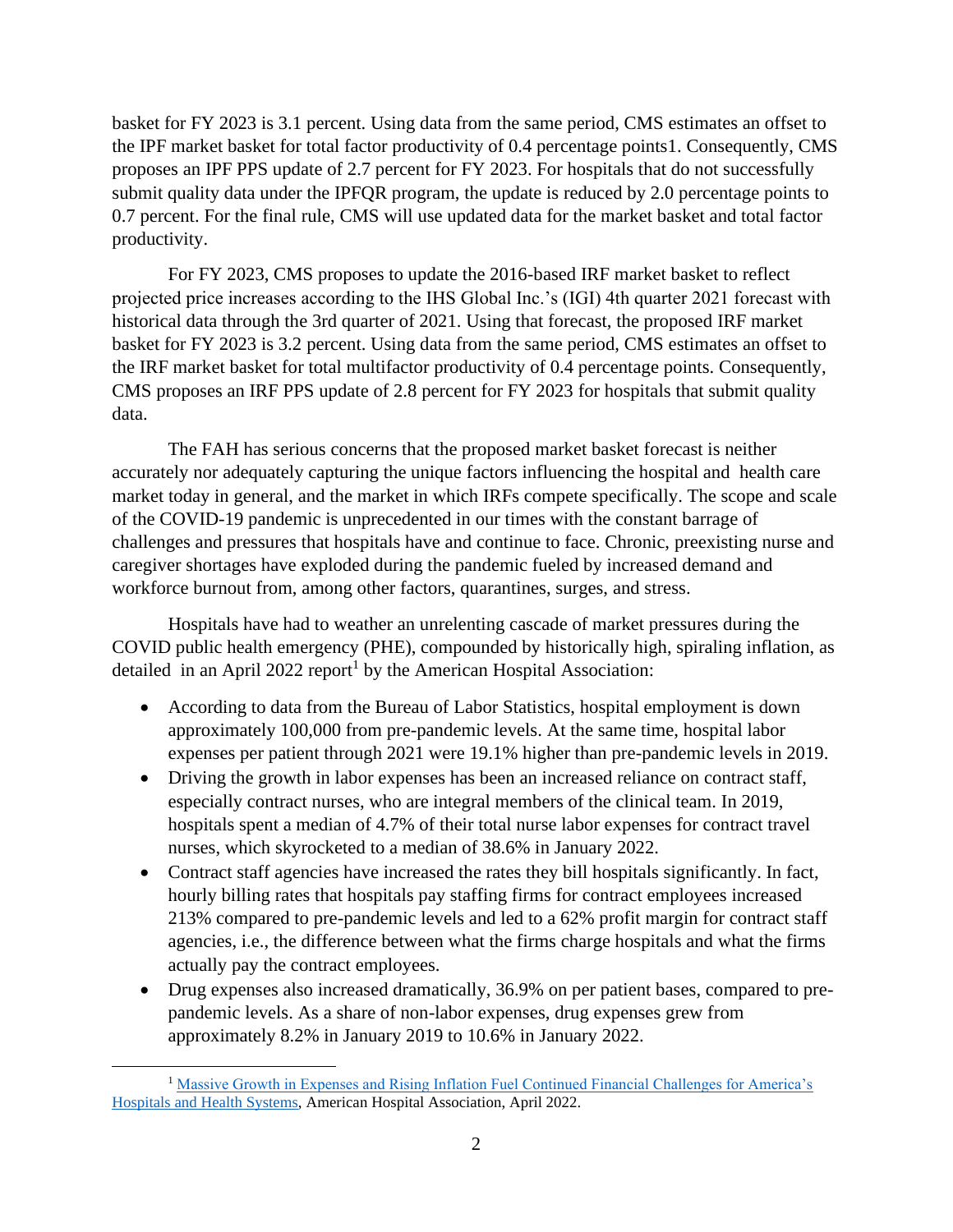• Higher economy-wide costs have important effects on hospital and health system prices. In April 2021, BLS reported that the CPI-U had the largest 12-month increase since September 2008. Additionally, consumer prices rose by a historic 8.5% in March 2022. Despite persistent cost pressures, hospital prices have seen consistently modest growth in recent years. According to BLS data, hospital prices have grown an average 2.1% per year over the last decade, about half the average annual increase in health insurance premiums.

These inflationary cost pressures for IRFs and all of America's hospitals do not seem to be captured in IHS Global's (IGI) estimate of 3.2 percent for IRF market basket inflation for FY 2023. We are concerned that the 4-quarter rolling average and methods used to estimate inflation in IRF spending are not capturing the readily-evident pandemic-initiated shocks to the health care market that are significantly driving up costs, especially labor, across the spectrum of hospital inputs. **We urge CMS to consider these pandemic triggers that do not seem to be reflected in the market basket forecast and use its broad authority under section 1886(s) of the Social Security Act (the Act) to further increase IPF rates to better adjust FY 2023 payments to IPFs to account for inflation.** Section 1886(s)(2)(A) of the Act specifies that "any update to a base rate for days during the rate year for a psychiatric hospital or unit" be reduced for total factor productivity. The specification of "any update" implies the Secretary has broad authority to determine data used to determine an inflation update as long as it is net of the reduction in productivity specified in a different section of the statute.

| <b>Inpatient Psychiatric Facility PPS</b>   | <b>FY 21</b> | <b>FY 22</b> |
|---------------------------------------------|--------------|--------------|
| Market Basket Update In Final Rule          | 22           | 27           |
| FY21 Actual/ FY22 Most Current MB Estimate* | 2.9          | 3.9          |
| <b>Difference</b>                           | 0 7          | 12           |

Secondly, it is noteworthy that CMS and IGI estimates for the FY 2021 and FY 2022 market basket inflationary increases were underestimated as well as shown in the table below:

> \*Source: IHS Global Inc. 2021q4 Forecast Historical Data through 2021Q3 Released by CMS, OACT, National Health Statistics Group, dnhs@cms.hhs.gov

As this table reflects, market basket updates to IPFs in FY 2021 and FY 2022 are currently estimated to underinflate the base IPF rate by 1.9 percent. This means that the base rate for FY 2023 is 1.9% too low – further compounding the inadequate FY 2023 rate increase.

Third, the FAH is also concerned that the IPF update for FY 2023 includes a reduction for private non-farm multifactor productivity growth of 0.4 percent. The COVID-19 pandemic has had a profound impact on US productivity and most estimates of labor productivity highlight uncharacteristic reductions. In fact, from the first quarter 2021 to the first quarter 2022, nonfarm business sector labor productivity decreased 0.6 percent, reflecting a 4.2-percent increase in output that was outpaced by a 4.8-percent increase in hours worked. This is the largest over-the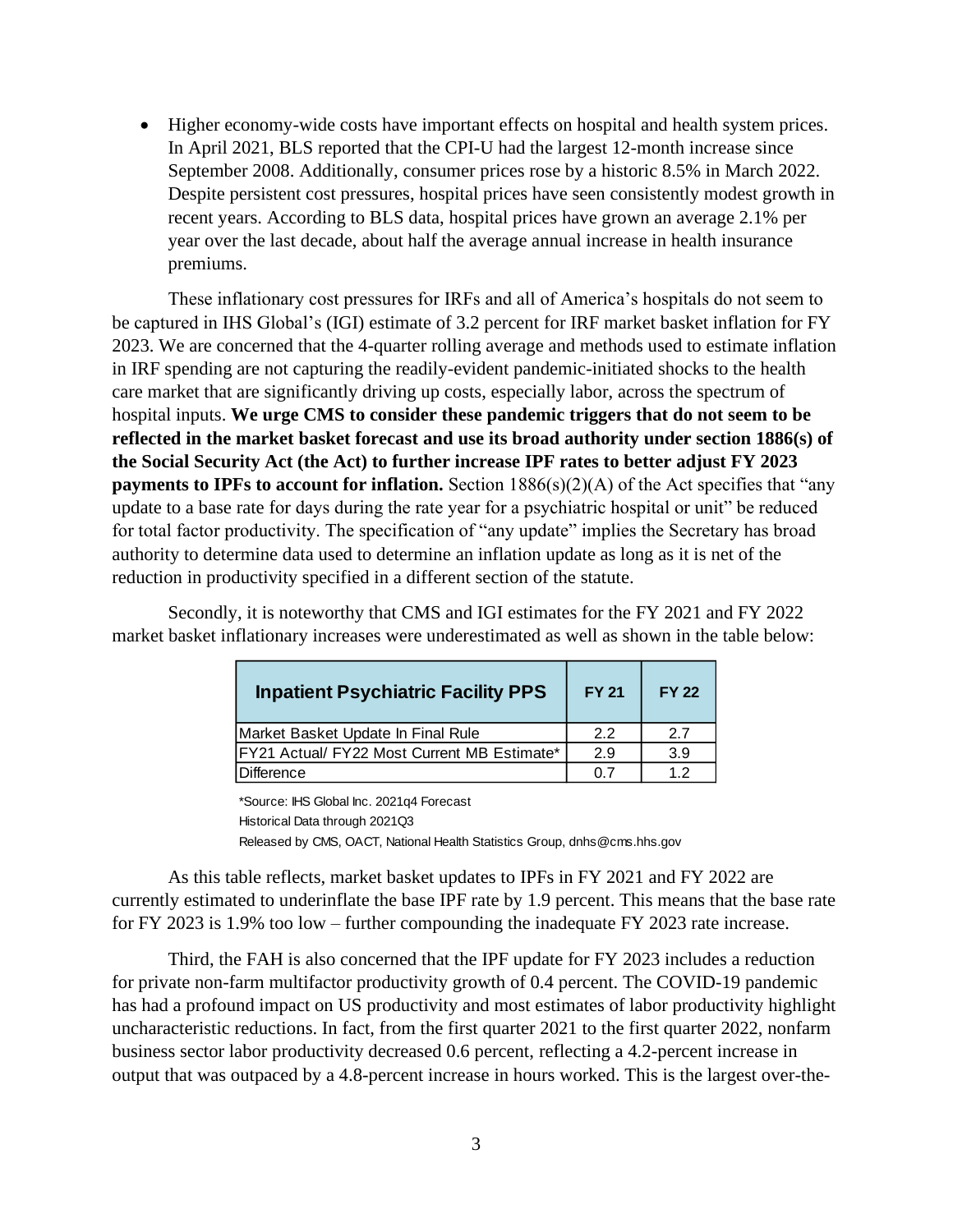year decline since the fourth quarter of 1993, when the measure also declined 0.6 percent. The chart below highlights the dramatic impact of COVID on US productivity<sup>2</sup>.



Labor productivity (output per hour), and related measures, percent change from same quarter a year ago, 1st quarter 2012-1st quarter 2022

Click legend items to change data display. Hover over chart to view data. Shaded area represents a recession as determined by the National Bureau of Economic Research. Source: U.S. Bureau of Labor Statistics.

<sup>2</sup> BLS, May 2022: https://www.bls.gov/opub/ted/2022/nonfarm-business-labor-productivity-down-0-6 percent-from-first-quarter-2021-to-first-quarter-2022.htm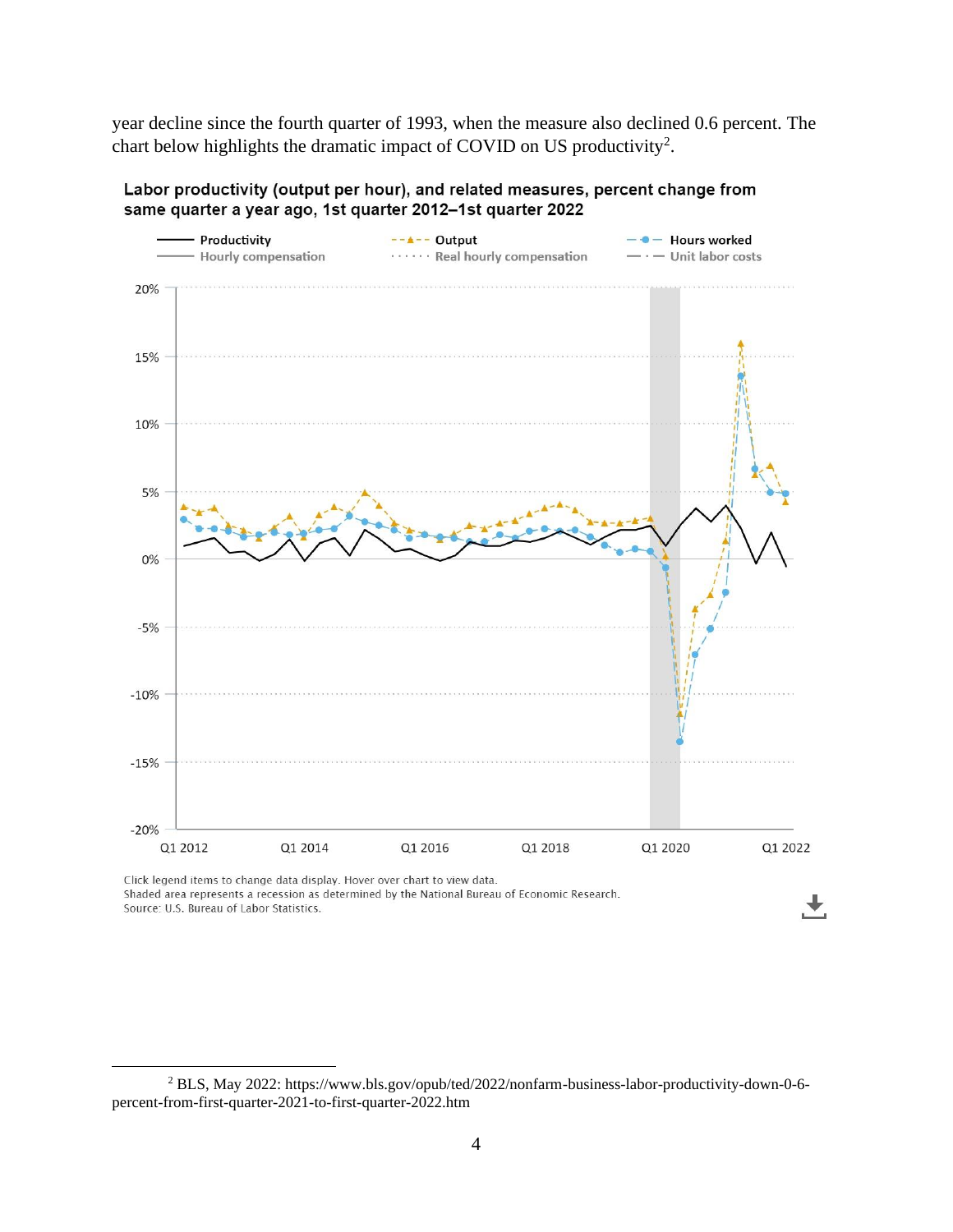Further CMS' own Office of the Actuary documented the disconnect between using the private non-farm total factor productivity growth measure and a hospital-specific measure<sup>3</sup>. While this annual productivity offset is based on a provision of the Affordable Care Act of 2010 and required by law, we urge CMS to consider the appropriateness of this reduction and the further slide in payment adequacy the reduction could lead to for IPFs.

In light of this once-in-a-generation convergence of inflationary and COVID-19 pandemic forces, the FAH recommends CMS consider its update for IPF PPS payments to ensure that the FY 2023 rate reflects a more realistic measure of inflationary pressures, is applied to a base rate that more accurately incorporates actual inflation during the pandemic, and recognizes the disconnect with expectations for providers to be at least as productive as the 10 year average during a pandemic which has had a profound impact on ability for hospitals to increase productivity. **We urge CMS to consider its regulatory authority to modify this adjustment or make a PHE related exception in its application for the FY 2023 update.**

#### **WAGE INDEX**

For FY 2023 and future years, CMS proposes a permanent cap of 5 percent on reductions to the wage index for any reason. CMS believes providers generally experience fluctuations in the wage index annually of less than 5 percent. Thus, the proposed cap would generally affect few hospitals and minimize the required budget neutrality adjustment while also addressing concerns about instability in payments from year to year.

CMS proposes that the 5 percent cap would apply regardless of the circumstances causing the decline. Under this proposal if a wage index is calculated with the application of the 5 percent cap, the following year's wage index would not be less than 95 percent of the IPF's capped wage index in the prior year. CMS further proposes that a new IPF would be paid the wage index for the area where it is geographically located for its first full or partial FY with no cap applied.

The FAH appreciates CMS' recognition of how disruptive volatile drops in the area wage index can create significant challenges for IPFs and, as we recommended in our previous comments, the FAH supports a non-budget neutral stop-loss to minimize annual reductions in the area wage index value to help mitigate wide annual swings that are beyond a hospital's ability to control, and which could otherwise undermine operations. CMS is not proposing to apply the stop-loss for a new IPF in an area where the stop-loss would otherwise apply. While we understand the rationale for this approach, we are concerned that this will create an unnecessary inequity in Medicare payments for IPFs in the same market and we would encourage CMS to apply the same wage index value for new and existing IPFs under this policy.

<sup>3</sup> Spitalnic et al., *Hospital Multifactor Productivity: An Updated Presentation of Two Methodologies* (February 22, 2016) [https://www.cms.gov/Research-Statistics-Data-and-Systems/Statistics-Trends-and-](https://www.cms.gov/Research-Statistics-Data-and-Systems/Statistics-Trends-and-Reports/ReportsTrustFunds/Downloads/ProductivityMemo2016.pdf)[Reports/ReportsTrustFunds/Downloads/ProductivityMemo2016.pdf](https://www.cms.gov/Research-Statistics-Data-and-Systems/Statistics-Trends-and-Reports/ReportsTrustFunds/Downloads/ProductivityMemo2016.pdf)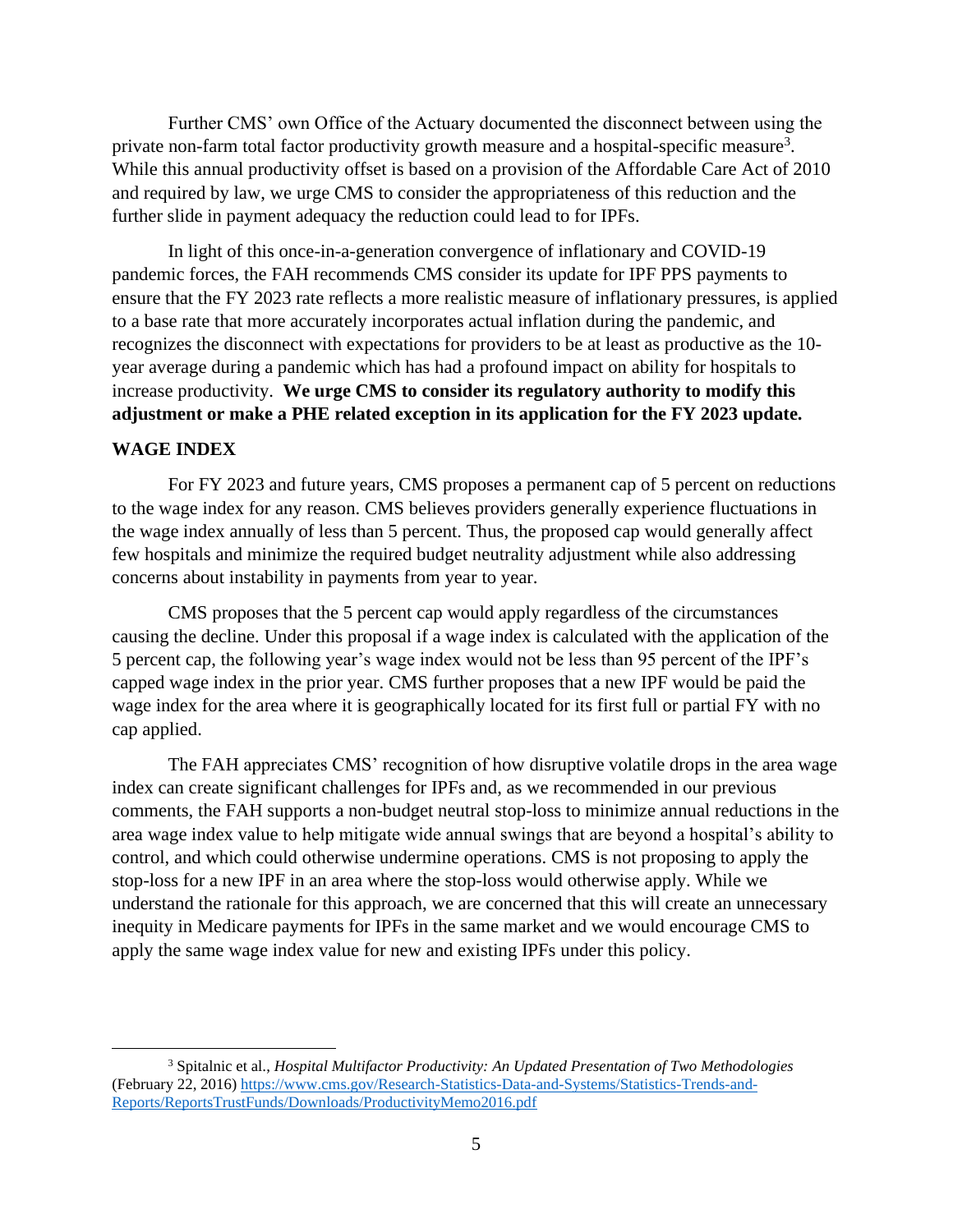### **RATE REFINEMENT AND CORRESPONDING TECHNICAL REPORT**

### **I. General Observations**

CMS notes the existing IPF PPS model continues to be generally appropriate in terms of effectively aligning IPF PPS payments with the cost of providing IPF services, and the FAH agrees. While the FAH agrees there are some adjustments supported by the data analysis in the technical report, the FAH does not believe incorporating all identified technical adjustments would be appropriate.

It's important to note that COVID-19 has had a significant impact on hospitals' overall costs, and IPFs are no exception. It is likely IPFs will continue to experience higher costs due to increasing labor costs, additional disease control processes, and other changes for the foreseeable future. These costs would not be reflected in 2018 data. For this reason, relying on the technical report for any future adjustments may not be advisable given the significant changes hospitals have experienced since 2018.

**The FAH urges CMS to only incorporate refinements to the IPF PPS model that are strongly supported in the data as well as supported by well-founded payment policy. CMS should only adopt payment methodology refinements that will continue to support highquality care and improved access for Medicare beneficiaries, particularly considering the expanding need for mental health care and the continued cost burdens IPFs face related to the pandemic.**

#### **II. Consolidating Age Groups**

Based on reviewing 2018 data, the technical report suggests that reducing the patient age groups from 9 to 7 by consolidating the age  $45 - 49$  and age  $50 - 54$  into a single group and also consolidating the age  $70 - 74$  and age  $75 - 79$  into a single group. When reviewing the data, the analysts observed these groups had identical factors; therefore, it would be administratively easier and supported by the data to combine the age groups. **The FAH supports decreasing the patient age groups from 9 to 7 by consolidated categories that effectively have identical factors in the contractor's analysis.**

### **III. Comorbidity Adjustments**

The technical report generally did not find that the data supports adding new comorbidities to the adjustment factor. After analyzing whether the IPF PPS model should include homelessness and pregnancy as identified comorbidities, the data did not support that either condition significantly increases costs. Additionally, analysis of the 2018 data shows that five of the comorbidity groupings are not statistically significant. When considering which factors should be incorporated in calculating a payment adjustment, the FAH believes CMS should only include adjustments that are strongly supported by the data and public policy.

**The FAH agrees with the technical report that homelessness and pregnancy should not be included as a comorbidity grouping because the data does not support that these**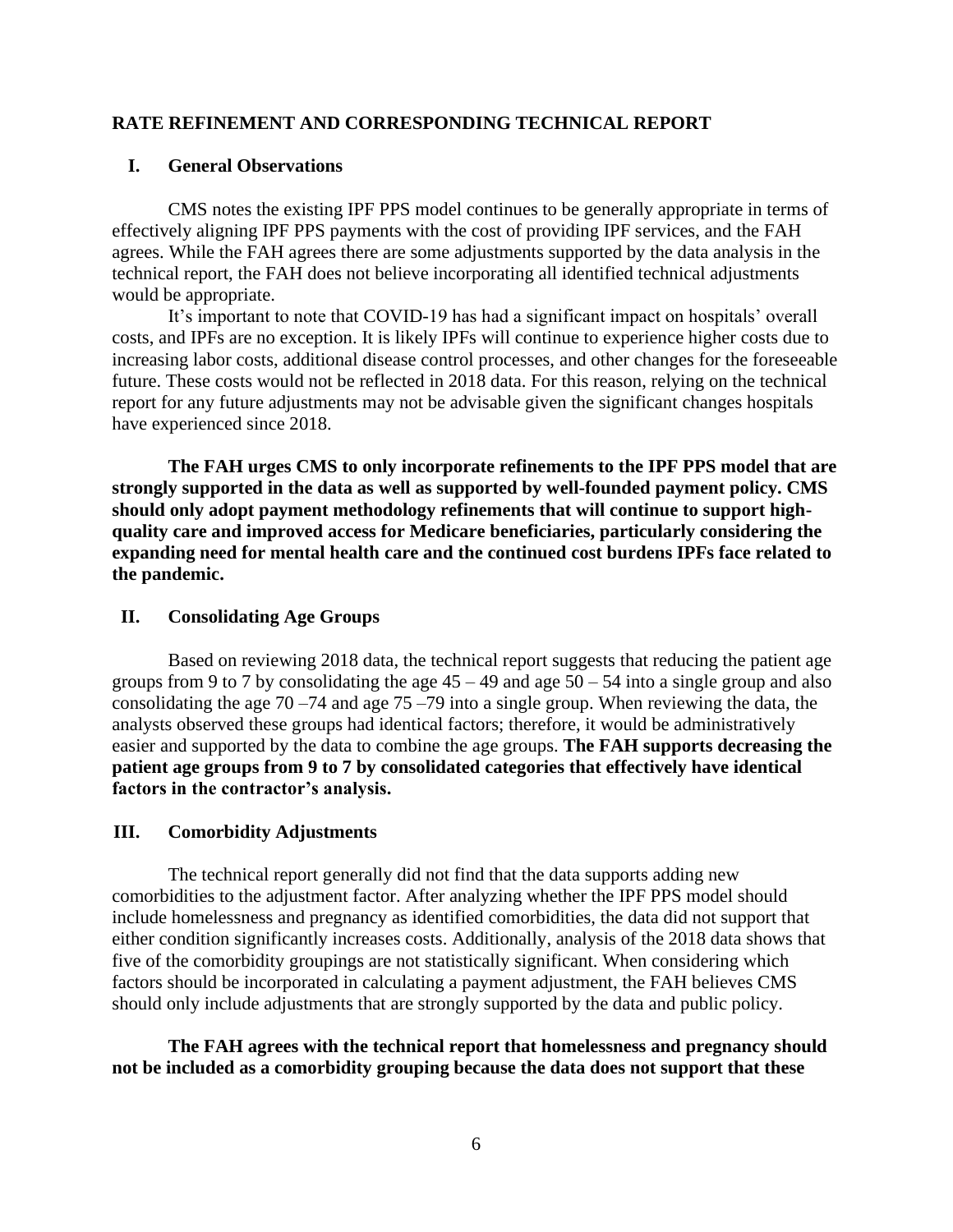**comorbidities have a significant impact on costs. The FAH urges CMS to only include comorbidity groupings if they are strongly indicated in the data.**

# **IV. Teaching Status Adjustment**

Teaching hospitals receive an adjustment to their per diem rate to reimburse them for the additional costs incurred of training psychiatric residents in their facilities. These teaching hospitals are vital to supporting the mental healthcare safety net because most of the country is currently located in a mental health professional shortage area, impacting 149 million people. Based on analysis of the 2018 data, the technical report supports increasing the teaching status adjustment variable from 0.5150 to 0.9486. This increase should significantly improve reimbursement for teaching hospitals, and it is much needed. **The FAH supports increasing the teaching status adjustment to further support training efforts in order to increase the number of practicing mental health practitioners.**

## **V. Social Determinants of Health and Equity**

See below in the section on IPF Quality Reporting Program.

# **VI. Length of Stay Adjustment**

The report prepared by CMS' contractor observes that shorter lengths of stay are more common and generally have higher relative costs than longer lengths of stay. Additionally, when updating the regression analysis using 2018 data, the technical report suggests increasing the adjustment for shorter lengths of stay accordingly, with rather large increases for stays less than seven days. While the FAH agrees the majority of IPF stays are generally shorter stays, we are concerned that significantly increasing the per diem adjustment for shorter stays, particularly the first day, would create improper financial incentives. With higher reimbursement for the earlier days, this change could have the unintended consequence of incentivizing providers to discharge a patient earlier than is clinically indicated because a new patient in that bed would effectively generate a higher reimbursement yield for each inpatient encounter. This potential consequential behavior would be inconsistent with care mandates IPFs should follow for patient wellbeing. Additionally, length of stay during the COVID-19 PHE has dropped as IPFs take care to limit COVID exposure to patients. The analysis of 2018 data may miss key length of stay patterns and changes during COVID and should be considered in a future model.

**If CMS were to consider incorporating a per diem adjustment related to length of stay, the FAH urges CMS to balance the results of the technical report with clinical care policy considerations to ensure the payment methodology is consistent with Medicare payment goals of aligning payment with resources expended to treat beneficiaries. It is important that the IPF PPS model does not incentivize discharging patients early in order to take advantage of the higher reimbursement for short stays and COVID practice changes should be considered before any policy change.**

### **VII. Outlier Policy**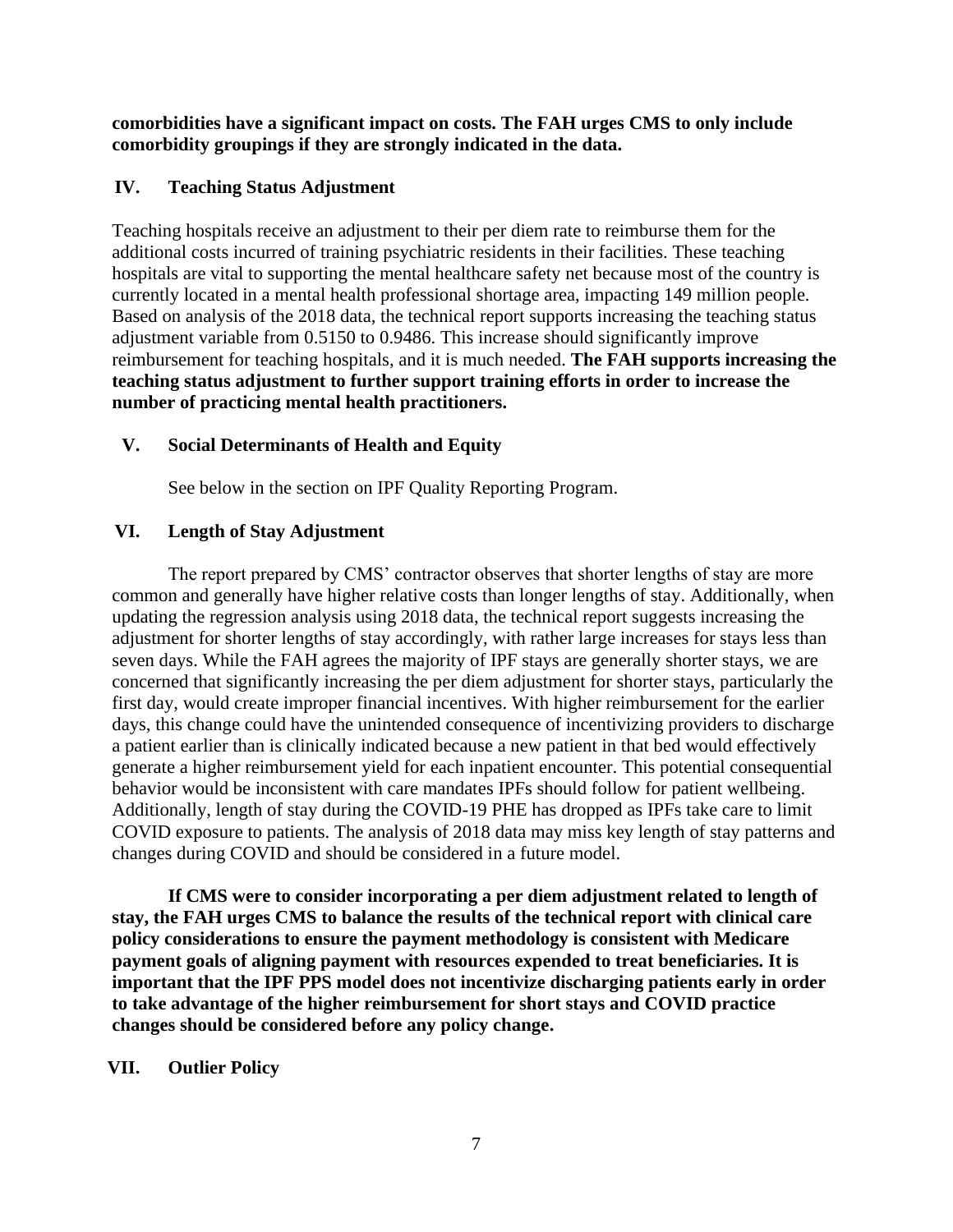The technical report's analysis of the outlier data identifies that fewer IPF cases qualify as outliers under the current 2 percent outlier target than CMS originally estimated for the IPF PPS model. Unlike medical/surgical outliers, psychiatric outliers generally are not more costly because of increased acuity. Based on discussions with our members, the FAH believes psychiatric outliers are typically the result of patient placement challenges. Often, for IPFs, the length of these outlier stays is a result of too few discharge options. Many facilities are unable to discharge patients because there are no appropriate step-down levels of care available in many communities, which results in longer stays. Thus, the outlier adjustment does not directly address the root cause of this issue.

**The FAH does not support decreasing IPF PPS payments generally in order to increase the outlier target because this would inappropriately decrease base rates for all facilities while failing to address the cause of extended stays. We do not support increasing the outlier target rate beyond 2 percent.** 

#### **VIII. DSH Adjustment**

When preparing the original IPF PPS model, CMS chose not to incorporate a DSH adjustment because the result would be a decrease for most facility payments, which is inconsistent with the goals of a DSH adjustment.<sup>4</sup> The technical report, using 2018 data, shows a similar negative relationship between the per diem cost and DSH status. The majority of hospitals would experience decreased payments if CMS incorporates a DSH adjustment. As hospitals continue to face financial difficulties in the wake of COVID-19, particularly with increasing wage costs, it would not be well-founded payment policy to incorporate a DSH adjustment if it results in decreased reimbursement for the majority of providers when both empirical and anecdotal evidence do not fully support this payment change.

**For the same reasons CMS declined to adopt a DSH adjustment when designing the IPF PPS model, the FAH urges CMS not to adopt a DSH adjustment now. CMS should only incorporate a DSH adjustment if the data fully supports and illustrates a positive relationship between the facilities' increased costs and DSH status.**

### **IX. Rural Location Adjustment**

The technical report suggests decreasing the rural location adjustment from 1.17 to 1.11; however, the impact of using 2018 data is practically negligible when the analysts remove the occupancy control variables. Reducing payments to rural hospitals would be destabilizing and would not represent well-founded payment policy.

Rural hospitals are the primary points of care and access for many Medicare beneficiaries who cannot travel to urban areas for mental health services. They are a fundamental component of the behavioral health safety net, and Medicare reimbursement should support these facilities to ensure beneficiaries have continued access. Millions of Americans live in communities that do not have essential health care services, particularly mental health care. Many of these patients

<sup>4</sup> Prospective Payment System for Inpatient Psychiatric Facilities, Centers for Medicare & Medicaid Services, 69 Fed. Reg. 66922, 66958 (Nov. 15, 2004).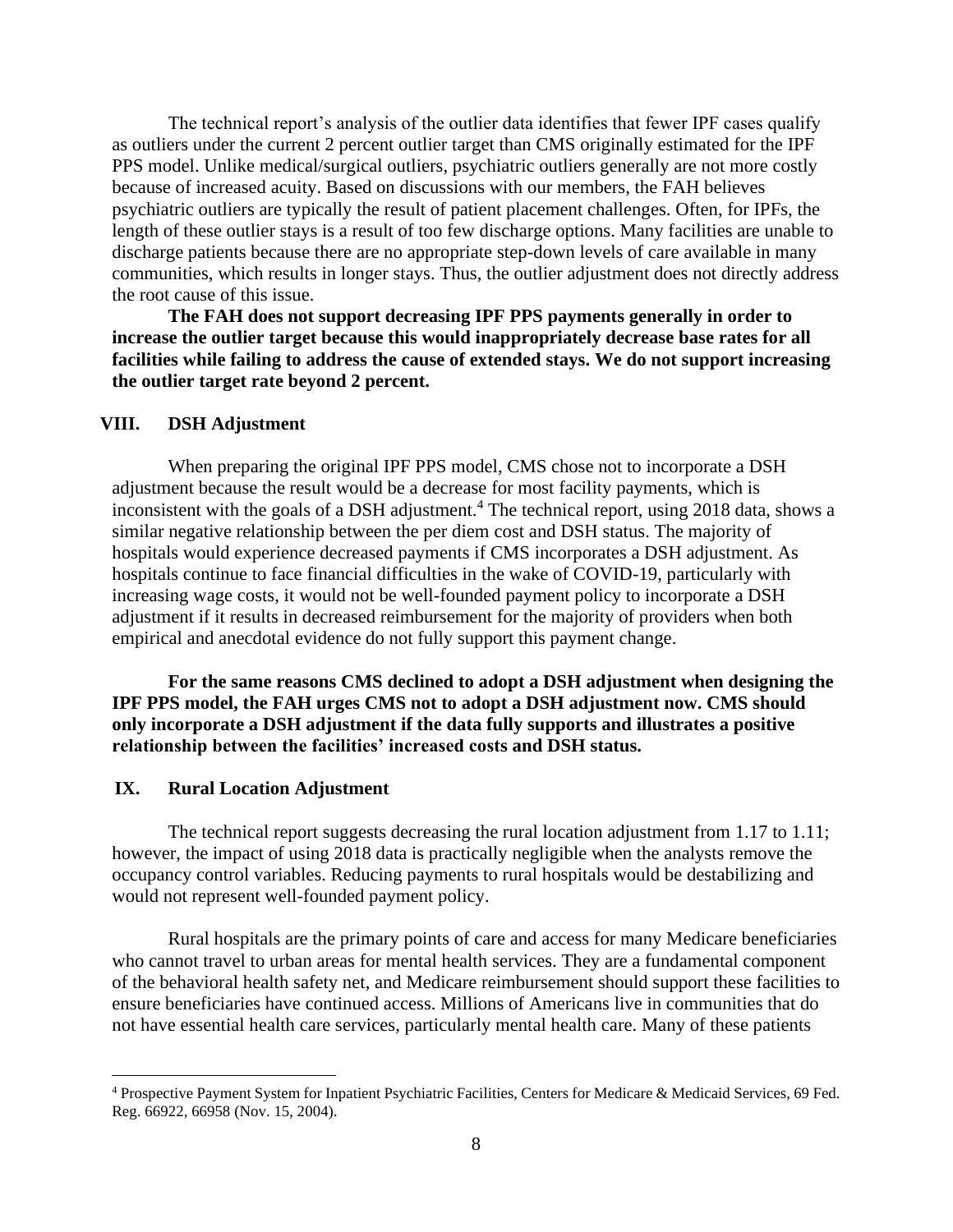already have significant barriers to receiving the care they need. Rural hospitals provide critical access points for patients in their own and neighboring communities.

Despite the important role they serve, year over year, we see more rural hospitals closing.<sup>5</sup> In fact, around 181 rural hospitals have closed since 2005, with 138 closures occurring since 2010.<sup>6</sup> Rural hospital closures are not only detrimental for a community's physical and mental health care but also result in increased unemployment because hospitals are often large employers for rural areas. Particularly with the rural hospitals' increasing labor costs and low wage index, it is important to continue to support strong rates for these facilities.

In reviewing the technical report, it was notable that once the analysts removed the occupancy controls, the rural adjustment was comparable to the current adjustment. The FAH believes that due to their unique circumstances, it may not be appropriate to apply the occupancy control factors when assessing appropriate rates for rural facilities. Most rural IPFs have far fewer beds than the average urban IPF, which means smaller census changes have a much larger proportional impact on the facility's occupancy rate. But the rural facility will not experience significantly lower costs due to this same occupancy rate change. Rural facilities are more sensitive to occupancy rate changes than the larger urban facilities. The technical report does not discuss much on the intent of using occupancy rates as a control factor. However, to the extent one intent of the occupancy control factor is to assess the efficient use of resources, a lower occupancy rate in a rural facility is not necessarily indicative of an inefficient use of resources. Rural IPFs frequently provide the *only* source of mental health care in their communities. It is vital to ensure these access points remain open for those populations. As such, it may be best to assess the potential changes to the rural location adjustment without applying the occupancy control variables.

Additionally, COVID-19 has both increased the need for mental health care while also significantly impacting hospitals' costs and processes going forward. **The FAH cautions CMS on relying too heavily on refinements that may be indicated in the 2018 data that CMS would then apply to a post-COVID environment.** Rural hospitals have been especially hard hit by the COVID-19 pandemic and have experienced an even greater drain on their limited resources. It is possible an analysis based on 2018 data has generally limited applicability post-COVID, but this impact could be even more pronounced for rural facilities. **In sum, the FAH does not support decreasing the rural location adjustment.** 

### **IPF QUALITY REPORTING QUALITY REPORTING PROGRAM**

## **Overarching Principles for Measuring Equity and Health Care Quality Disparities Across CMS Quality Programs – Request for Information (RFI)**

CMS requests input into key principles and approaches to be considered as the agency further develops its strategy for advancing health equity across its programs, including the IPF

<sup>5</sup> *E.g.*, CENTER FOR HEALTHCARE QUALITY AND PAYMENT REFORM, *The Crisis in Rural Health Care*, *available at*  https://ruralhospitals.chqpr.org/ (last accessed May 18, 2022).

<sup>6</sup> CECIL G. SHEPS CENTER FOR HEALTH SERVICES RESEARCH, UNIV. OF NORTH CAROLINA, *Rural Hospital Closures*, *available at* https://www.shepscenter.unc.edu/programs-projects/rural-health/rural-hospital-closures/ (last accessed May 18, 2022).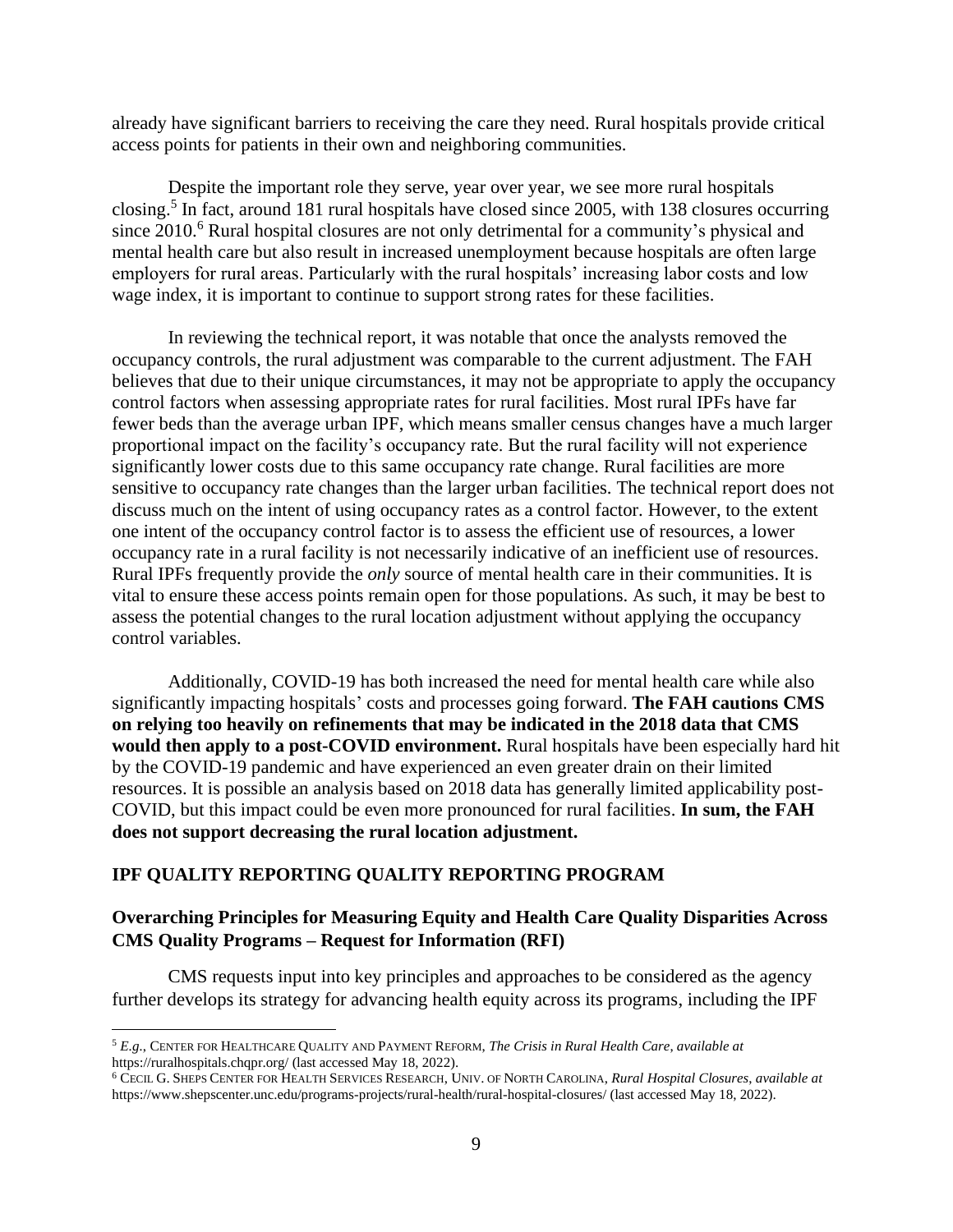Quality Reporting Program.<sup>7</sup> CMS describes health equity as *the attainment of the highest level of health for all people, where everyone has a fair and just opportunity to attain their optimal health regardless of race, ethnicity, disability, sexual orientation, gender identity, socioeconomic status, geography, preferred language, or other factors that affect access to care and health outcomes.* This RFI focuses its attention to enhancing quality measurement and performing stratified data analyses as tactics for recognizing, understanding, and reporting healthcare

outcome disparities. Additionally, CMS solicits input about health equity measures for future adoption that are potentially applicable, specifically to the IPF Quality Reporting Program (QRP).

The FAH welcomes this opportunity to respond to this Equity Measurement RFI on behalf of our members who include hospital-based and freestanding inpatient psychiatric facilities that vary in size, location, and case mix. We have long believed that appropriately accounting for social risk must be explicitly embedded in the framework for each of the agency's public reporting and accountability programs, including the IPF QRP, in order to accurately and meaningfully assess provider performance. Evidence of associations between numerous social risk factors (SRF)<sup>8</sup> and disparate health outcomes among Medicare beneficiaries continues to accumulate, although the extent and reproducibility of evidence varies with disease and SRFs studied. Causality has proven challenging to establish, and practicable solutions for resolving disparities have not always been identifiable.

CMS repeats throughout the RFI its intention to tailor its disparity measurement and reporting approaches to reflect the contextual and structural variations across its quality programs. The FAH fully concurs, and we believe the necessity for tailoring is nowhere more apparent than for the IPF QRP. Disparity analysis in this Program is confounded by patient and facility attributes that differ from those encountered in other CMS quality programs. Separation of SRF effects from primary clinical diagnoses may be especially difficult for patients with behavioral health issues.

The distribution of demographic and social risk factors among IPF patients is dissimilar when compared to those of Medicare patients treated in most other settings. Medicare beneficiaries are a smaller subpopulation in IPFs versus other facilities. The dually eligible proportion is larger, so that variations across states in Medicaid eligibility is a potential source of subtle bias. The range of patient age is much wider so that comparing age disparities across CMS programs is problematic when the IPF QRP is included in the analysis. Additionally, the frequency of substance abuse diagnoses is considerably higher in the IPF population; the sensitivity of this and other behavioral diagnoses must be considered in the contexts of data collection and public reporting of disparities as well as legal restrictions about sharing such

<sup>6</sup> Described a[t https://www.cms.gov/cms-strategic-plan.](https://www.cms.gov/cms-strategic-plan)

<sup>&</sup>lt;sup>8</sup> The terms social risk factors (SRF), sociodemographic or socioeconomic status (SDS or SES), and social determinants of health or social drivers of health (SDOH) are often used interchangeably in health equity discussions to refer to non-clinical factors known to negatively affect patient outcomes.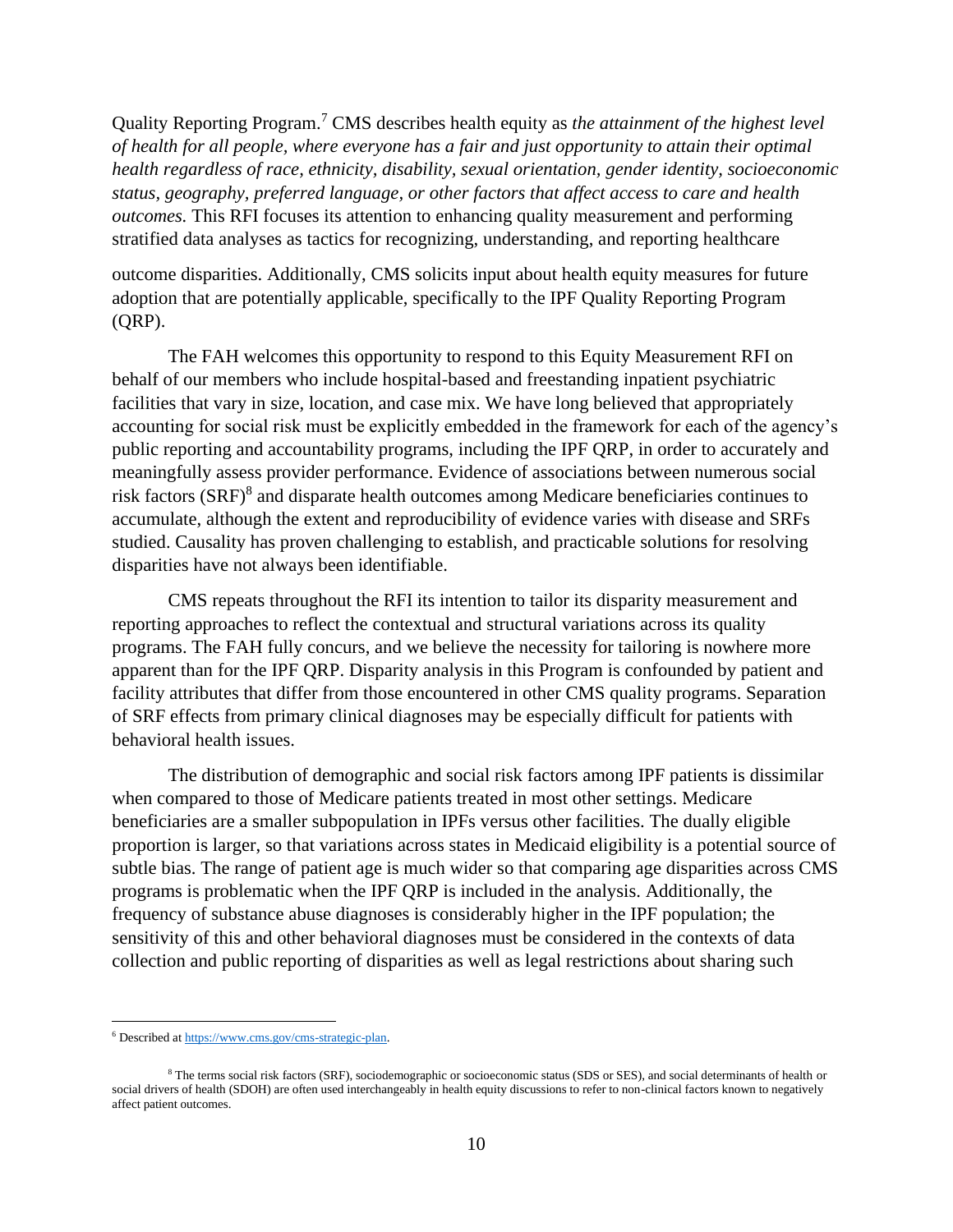information. Interventions targeting disparities that are applicable, appropriate, and practicable in the behavioral health setting are likely to differ from those for other CMS programs.

The FAH recommends that CMS proceed cautiously and deliberately when designing and implementing quality measure changes and payment revisions intended to reduce disparities in order to avoid the perverse consequence of reducing access to care for at-risk patients by unfairly penalizing providers who care for these patients. Even when data are extensive and highly congruent, causative SRFs may be beyond the ability of providers to control or mitigate. We also recommend that burden, operational capabilities, and available resources be comprehensively assessed before measure sets are expanded or payment policies modified. Imposed burden often is disproportionately higher for IPF QRP participants, as the Program's measures are predominately chart-abstracted and many facilities lack electronic health records (EHRs) and other health information technology (health IT) resources.

# **1. Cross-Setting Framework to Assess Health Care Quality Disparities**

# **Identification of Goals and Approaches for Measuring Health Care Disparities and Using Measure Stratification Across CMS Quality Reporting Programs**

CMS reviews its Within-Facility and Between-Facility Disparities Methods and asks for input about their use to generate reports for providers about their performances on selected IPF QRP measures. The reports would present data that are facility-specific and stratified for selected demographic or social risk factors through the application of one or both disparity methods.<sup>9</sup>

CMS states that the within-facility method is suitable for use with most measures that include patient-level data. We note that facilities are not required to submit patient-level data for chart-abstracted measures to the IPF QRP until program year FY 2024. These measures constitute a greater proportion of the Program's measure set than is true for other CMS quality programs. Therefore, the FAH recommends that stratified reporting of IPF QRP measures be deferred until facilities have had sufficient time to acquire experience with patient-level data submission and any related CMS operational issues are resolved. CMS could proceed sooner with using stratification for claims-based measures but this would exclude the measures for which self-reported data – the gold standard – are most likely to be available.

We further recommend delaying stratified reporting to IPFs until CMS gains more experience with application to several of its larger programs (e.g., acute-care hospitals, skilled nursing facilities) to allow for transfer of lessons learned when appropriate. Finally, given the greater heterogeneity of demographic social risk factors among IPF patients than in other settings, the FAH recommends that the optimal first action by CMS should be to conduct a trial of confidential, stratified, disparities reporting to a representative sample of IPFs, using a wellestablished social risk factor such as dual-eligibility status as applied to performance on an existing measure. Multiple opportunities for feedback from stakeholders should be part of the trial's design. A trial-first strategy would generate valuable lessons for IPFs and CMS and allow

<sup>9</sup> 2020 Disparity Methods Updates and Specifications Report, prepared for CMS by the Yale Center for Outcomes Research and Evaluation. Available a[t https://qualitynet.cms.gov/inpatient/measures/disparity-methods/resources#tab3.](https://qualitynet.cms.gov/inpatient/measures/disparity-methods/resources#tab3)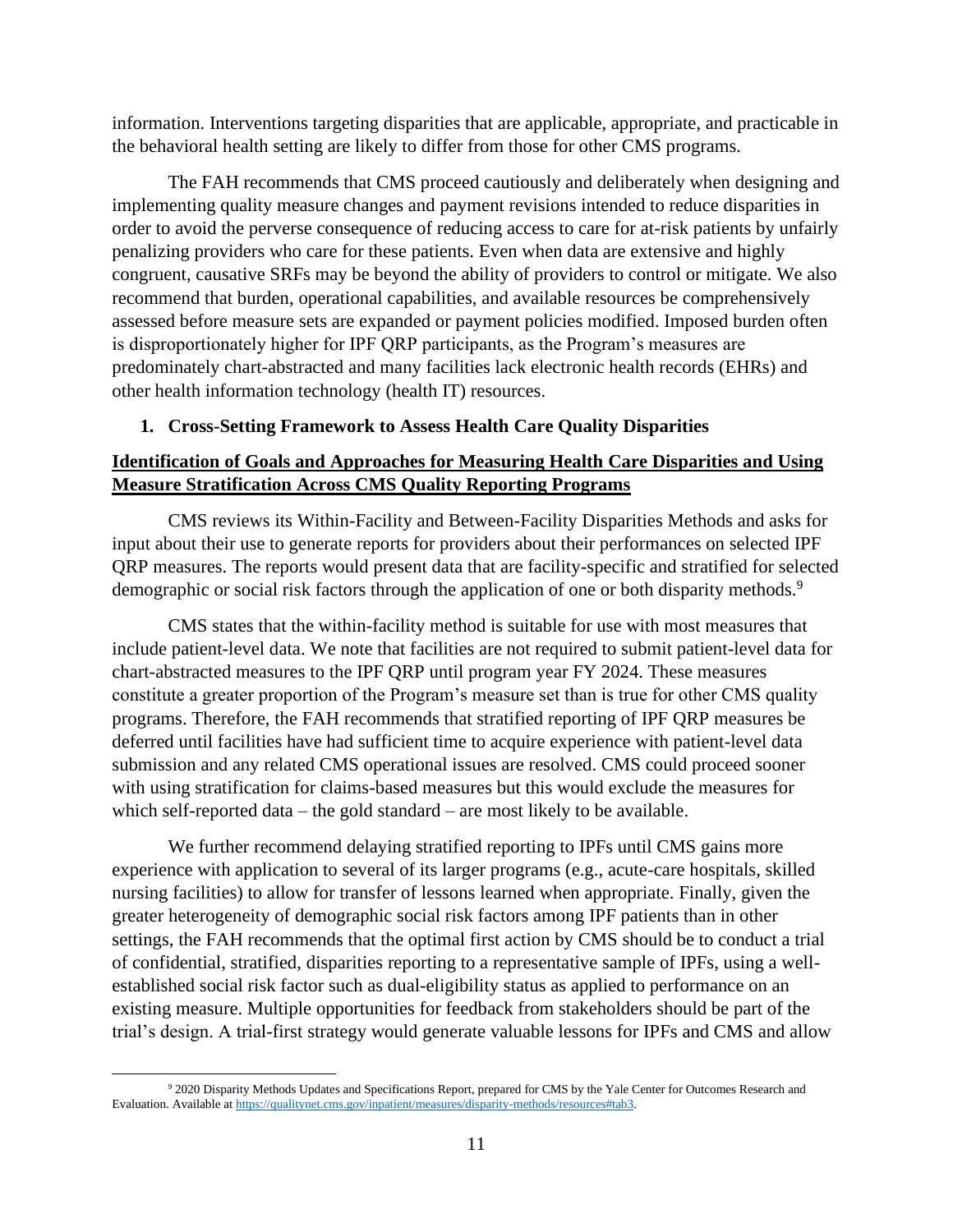issues identified to be remedied prior to large-scale reporting, conserving finite resources and mitigating burden for facilities and the agency.

### **Guiding Principles for Selecting and Prioritizing Measures for Disparity Reporting**

Principles under consideration by CMS include the use of measures that are: existing, validated, and reliable clinical measures; outcome measures for which some evidence of disparities exists among Medicare beneficiaries; measures for which adequate sample sizes are available; measures broadly representative of providers and outcomes; and measures of appropriate access and care.

The FAH believes that all of the principles being considered by CMS have merit. We agree with CMS that modifications may be needed based on the demographic or social risk variable being examined, each quality program's structure, and the intended use of a given measure. We have described above several features of the IPF QRP and the attributes of patients and facilities that deserve consideration when selecting and prioritizing measures for disparity reporting (e.g., uneven distribution across facilities of EHRs and other health IT resources limits the practicality of measures dependent upon EHRs).

The FAH recommends that CMS also consider as guiding principles the following: 1) measures for which CMS already has data sources containing potentially relevant demographic or social risk factors (e.g., zip code or dual-eligibility status); 2) measures for which selfreporting of data are inherent in the measure, such as experience-of-care surveys and patientreported outcome performance measures (PRO-PM); 3) measures for which CMS can calculate performance results timely and provide feedback promptly to providers, as aging data quickly become irrelevant; 4) expansion beyond clinical measures to resource use measures, as providing appropriate and equitable care to at-risk patients may necessitate increased resource use (e.g., unplanned readmissions) that could cause what otherwise appears to be poor resource use performance; and 5) measures that are likely to align with collection and reporting requirements of states and other third-party payers as a means of minimizing provider burden that also will strengthen the validity and reliability of measure results. Finally, we note that the IPF QRP currently lacks a patient's experience-of-care measure, a significant gap when attempting to assess disparities in the IPF setting, and we strongly encourage CMS to develop such a measure. Our members believe that an experience measure would be a "game changer" for the IPF QRP.

#### **Principles for Social Risk Factor and Demographic Data Selection and Use**

CMS notes the challenges of selecting from the myriad factors for which associations with disparities have been suggested and the limited availability of high-quality (i.e., selfreported) data sources for certain variables. Practical barriers to the number of variables to be studied also must be taken into account, including reporting burden created for providers and optimal allocation of finite provider and CMS resources. CMS describes proxy variables (e.g., neighborhood indices) and tools (imputation for missing data) for possible use when selfreported data are scarce.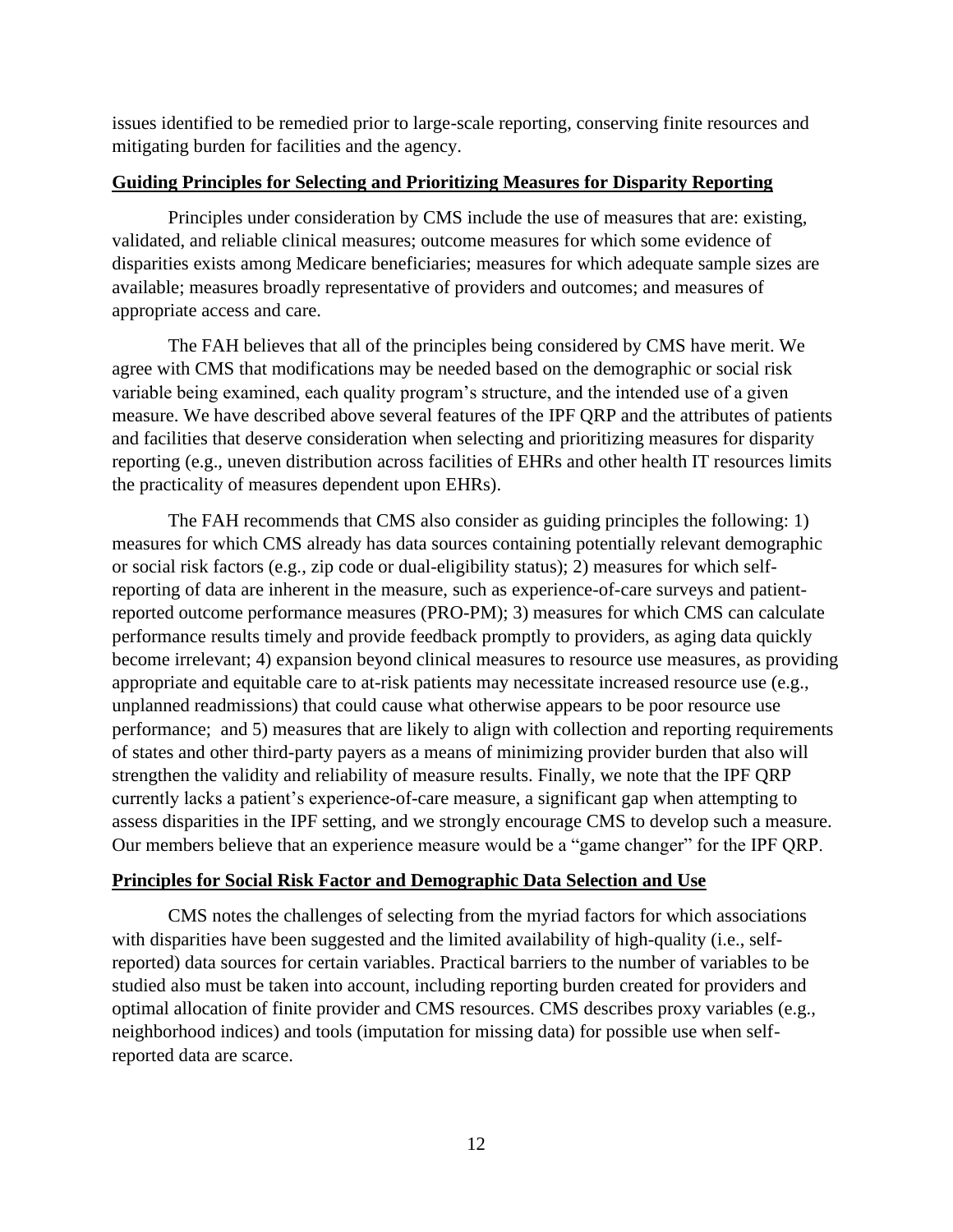The FAH strongly recommends that CMS begin disparity analyses and stratified reporting with demographic and social risk variables for which CMS already has large data sets (e.g., Medicare enrollment and claims data) containing potentially relevant information (e.g., diagnoses, dual-eligibility status). We note that small variations may be smoothed out when data are collected and stratified for large groups and subgroups but will continue to impact reliability and utility of results for smaller populations such as Medicare-only IPF patients. We further recommend that all variables to be analyzed for disparities be required to have clear, standardized definitions that are used consistently across CMS quality programs.

The FAH recognizes that patients may be reluctant to share sensitive personal information, contributing to the challenge of missing data points for the gold standard, selfreported data. Reluctance may be more common among patients presenting for mental health treatment. When self-reported data availability is particularly limited, we support the judicious use of some of the substitute variables being considered by CMS, such as neighborhood-based variables (e.g., Area Deprivation Index, Census Bureau's Community Resilience Estimates).

The FAH does not support the use of imputed data techniques to replace missing demographic data, at least until considerably more data become available about data imputation efficacy and accuracy when used in CMS quality programs. The assumptions of the imputation technique may introduce unanticipated biases into the original data set. We believe CMS resources are better invested into enhanced efforts for collection of self-reported data than into expanding techniques for data imputation. We strongly encourage the agency explore alternative sources of social risk factor data in other HHS initiatives and other federal programs. Finally, we suggest that CMS explore establishing a needs assessment process through which variables with high face validity for potential disparities -- but lacking standardized definitions, credible selfreported sources within CMS data sets, and/or suitable proxy variables -- could be identified, analyzed, and refined for future use in a transparent manner (e.g., sexual orientation/gender identity). This process could be particularly valuable for the IPF QRP wherein the distribution of social risk factors is often atypical in comparison to other CMS programs.

#### **Identification of Meaningful Performance Differences**

CMS intends to balance standardizing its analytic approaches wherever possible with retaining flexibility to make adjustments as appropriate for contextual variations between its individual quality programs (e.g., between the IPF QRP and the home health QRP). The agency describes a wide range of techniques being considered for use to identify meaningful performance differences from stratified measure results.

IPF facilities and patients are less numerous compared to several other Medicare segments (e.g., IPPS hospitals and skilled nursing facilities) introducing increased vulnerability to statistical concerns during the stratification process (e.g., insufficient sample size in one or more strata). As we noted earlier, stratification by the seemingly simple variable of age previously proved infeasible in the IPF QRP so that stratification by complex or low frequency factors (e.g., gender identify) seems impractical in this Program. Stratification by dual eligibility is less likely to be impaired since that subpopulation is overweighted in the IPF population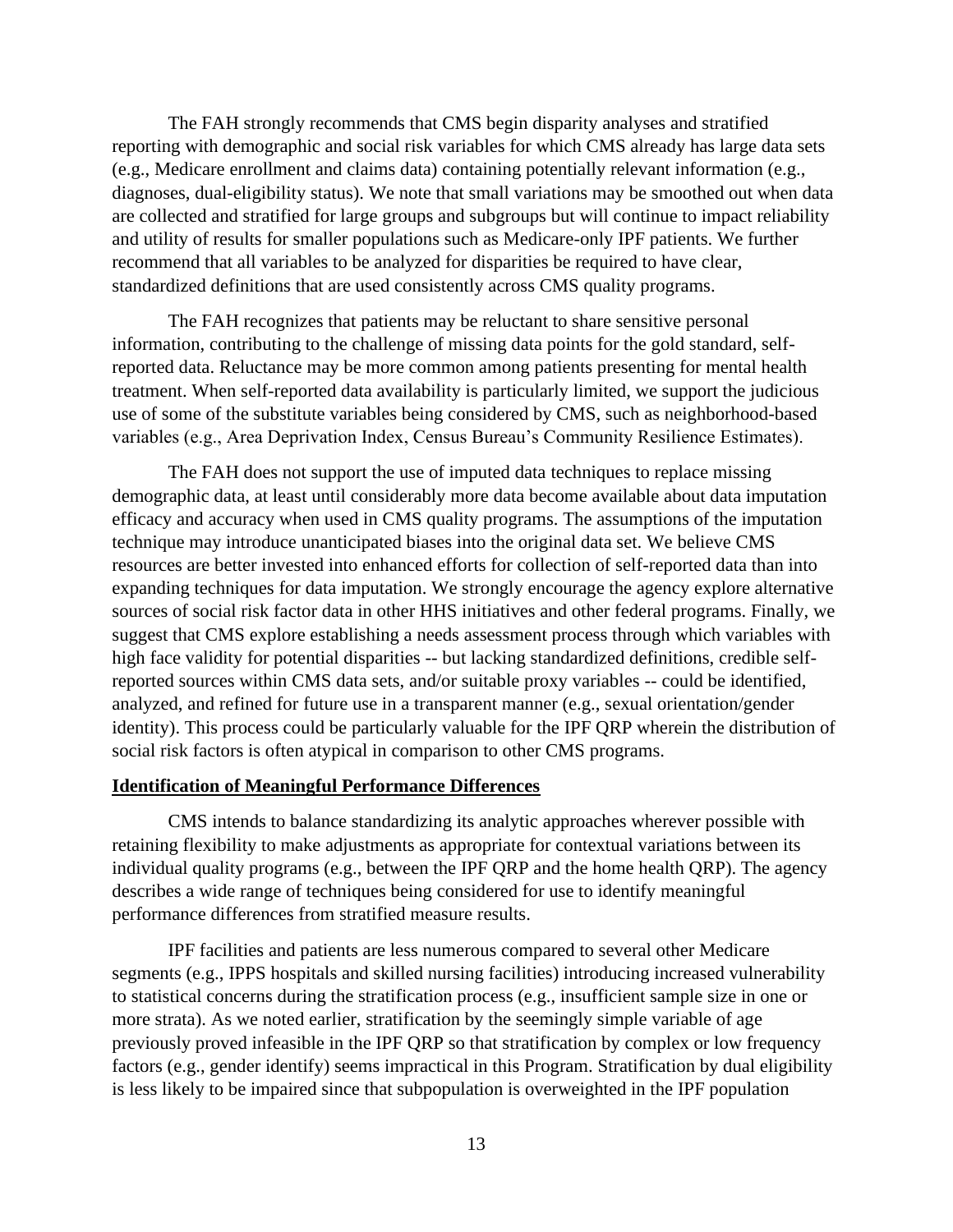compared to other settings. The predictive power of social risk factors on mental and behavioral health patient outcomes compared to the that of the diagnosis requiring treatment is unclear and must be considered when choosing analytic approaches and establishing criteria for meaningful differences for use in the IPF QRP. The differences in the IPF patient population from other Medicare segments are also likely to impact analytic standardization, as certain methods may not be adaptable to the IPF QRP.

The FAH strongly recommends that the actionability of specific data comparisons for IPFs be routinely considered during data analyses regardless of statistical method chosen. When multiple comparisons are performed some statistically significant associations inevitably will emerge, but not all will be worthy of time and resource investment by IPFs to explore, particularly when exploration would depend heavily on health IT capabilities. Cut points, defined thresholds, ranked ordering, and benchmarking should be approached with particular care until disparity analysis and reporting has matured and a substantial amount of experience with its use has accrued for CMS and providers. These approaches all carry the risk of creating subgroups that could be inappropriately characterized as practicing discrimination. Labeling of providers as discriminatory, even though unintentional, when based on poorly chosen statistical methods and/or inappropriate application of stratified reporting results could cause long-term and nearly irreparable harm to beneficiaries, providers, and the Medicare program.

#### **Guiding Principles for Reporting Disparity Measures**

CMS notes that statute requires public reporting of results from many of its quality programs, but stratified reporting is seldom mandated. Outside of mandatory reporting, CMS believes that both overall and stratified results routinely should be reported together. The agency suggests that confidential reporting to providers is especially beneficial when new programs and measures are being introduced. CMS observes that public results reporting allows market forces to incent improvement by providers to remain competitive.

The FAH believes that confidential reporting to providers is entirely appropriate for measures and initiatives involving stratification for demographic and social risk factors. Results reporting should be accompanied by a review and correction process, and be subject to data validation. Properly structured provider-only reporting should create an environment that facilitates the detection of unintended consequences or confusing results before any public reporting of these sensitive data occurs.

Transition to public reporting should be planned and implemented in a deliberate and unhurried manner, and only after the data collected have demonstrated a high degree of reproducibility and after a period of confidential reporting that is sufficient to identify unintended consequences. The FAH believes it to be essential for CMS to structure public reporting of disparities comparison results in a way that avoids the risk of further disadvantaging providers who serve populations and areas with limited resources (e.g., IPFs located in lowincome and rural communities). Also, prior to public reporting, we urge CMS to undertake focus groups to test messaging and understanding of disparities data, so that the results reported are clear and actionable for patients, families, and caregivers. Finally, the FAH recommends that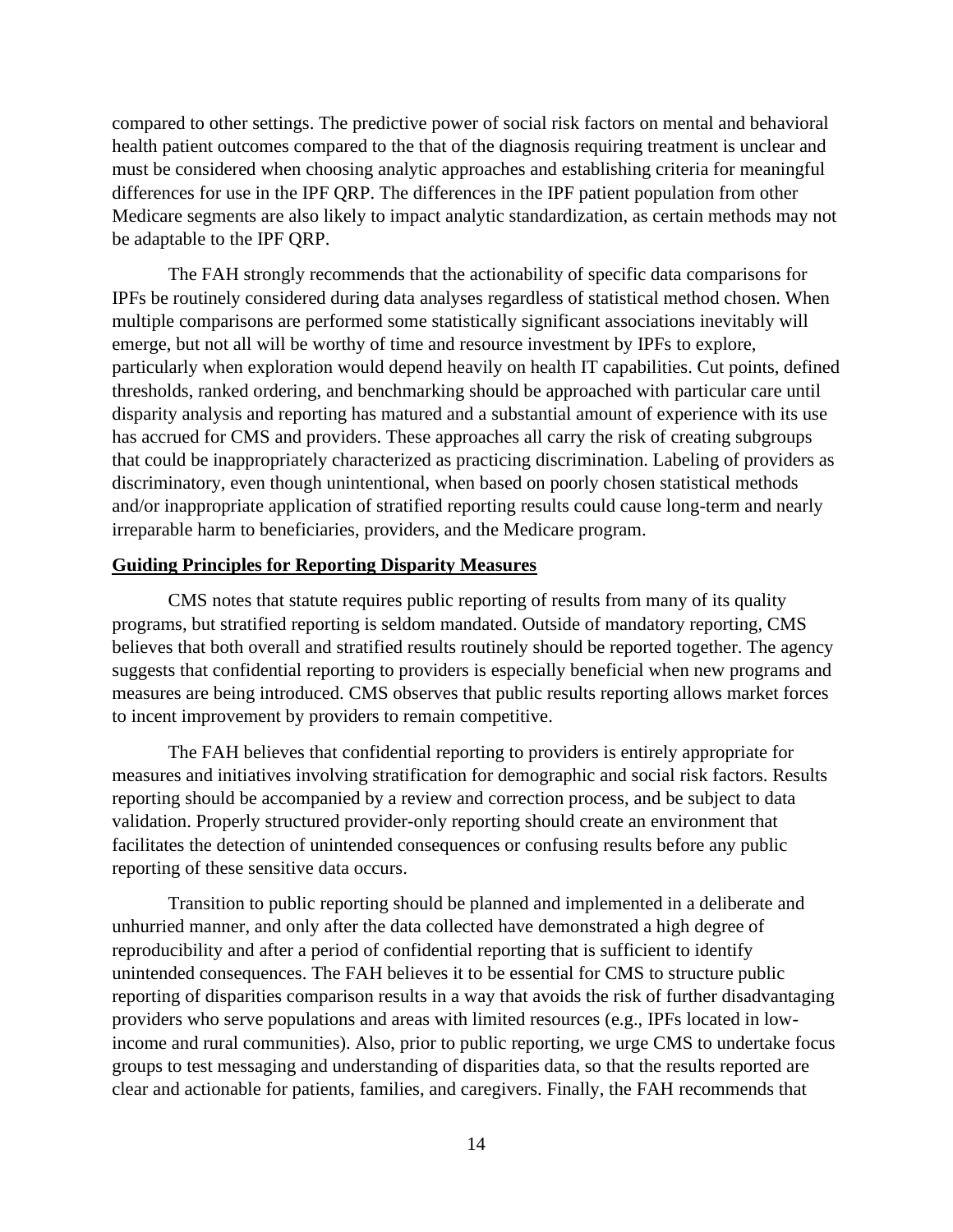privacy protection be the foundational principle on which CMS bases decisions about disparities reporting. The importance of privacy safeguards for patients and facilities cannot be overemphasized, particularly in the context of care for behavioral health disorders and the IPF QRP.

## **2. Approaches to Assessing Drivers of Health Care Quality Disparities in the IPF QRP**

## **Performance Disparity Decomposition**

CMS discusses a statistical technique, regression decomposition, used to attribute the relative contributions of several factors to an outcome that is different (disparate) across two or more groups. An illustrative example is presented using this technique to analyze IPF spending differences between patients who are or are not dually eligible. A portion of the differential spending remains unexplained, which CMS states could be due to social risk factors beyond those included for analysis or to a "distinctive pattern of care decisions" made by providers (i.e., discrimination) when caring for dually eligible and non-dual patients. CMS suggests that regression decomposition could be applied to disparate measure results throughout its quality programs for which potential contributing factors are available in the agency's databases and references an article published about the Blinder-Oaxaca methodology for decomposition.<sup>10</sup>

The FAH acknowledges the intrinsic appeal of a statistical technique that could quantify the relative contributions of multiple specified social risk factors to a health care outcome disparity. We are deeply concerned, however, about the potential application of the Blinder-Oaxaca methodology by CMS for Medicare disparity analyses anytime in the near future for multiple reasons.

The simplified example presented in the RFI bears no similarity to the complex examples discussed in the reference article by Rahimi and Nazari, creating doubt about the actual transferability of the method from mathematical theory to credible, real-world health equity analyses. The cited article has not been peer-reviewed. Its bibliography, though stretching back to 1973, contains very few reports from health care delivery settings, with most citations linking to mathematical or nonmedical papers. Even more disturbing, Rahimi and Nazari repetitively characterize the unexplained component of the decomposition as attributable to discrimination, though do mention in passing that it may instead represent as yet unidentified social risk factors. The potential for decomposition method results to be misunderstood and be substantively misrepresented (e.g., categorizing unexplained differences as discrimination) is large and disquieting, particularly if confidential results inadvertently were to become public.

The FAH cannot support regression decomposition for any use other than experimental by CMS in disparity analyses at this time. Should the agency wish to revisit adoption of this analytic tool for use across its quality enterprise as something other than a research tool for internal use only, CMS should return to stakeholders with a body of evidence that credibly and transparently addresses the adaptation of Blinder-Oaxaca decomposition to Medicare disparities

<sup>&</sup>lt;sup>10</sup> Rahimi E, Hashemi Nazari S. A detailed explanation and graphical representation of the Blinder-Oaxaca decomposition method with its application in health inequalities. Emerg Themes Epidemiol. 2021;18:12. https://doi.org/10.1186/s12982-021-00100-9.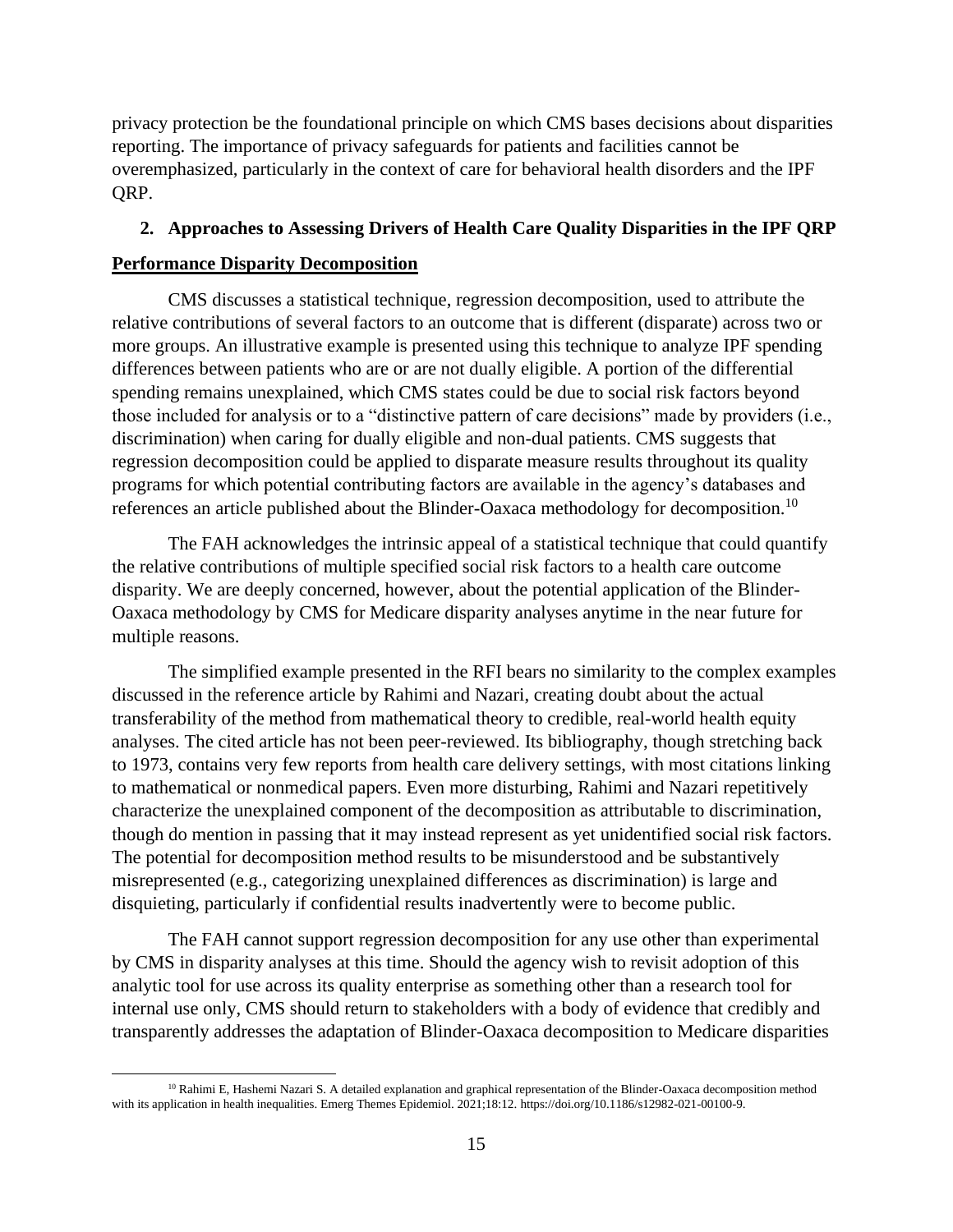data analysis. The evidence must include readily understood – but not oversimplified - simulation and modeling examples and results using actual deidentified Medicare data from several quality programs. A plan that details how results would be used internally by CMS and perhaps someday shared publicly must also be presented with special attention to how misrepresentation of providers as discriminatory would be avoided.

### **Measures of Health Care Equity Applicable to the IPF QRP**

#### **Health Equity Summary Score (HESS)**

CMS offers the HESS as an equity measure already in development for use in other programs that is potentially transferable to the IPF QRP. This composite measure was conceived for scoring Medicare Advantage (MA) plans on care delivered to their racial/ethnic and dually eligible patient subgroups that aggregates facility performance on selected HEDIS clinical measures (e.g., breast cancer screening) with experience-of-care survey results (MA CAHPS). The HESS was designed for reporting to plans and the public as a star rating (1-5 stars scale).

The FAH views the HESS as having limited utility for use in the IPF QRP. As we have previously commented<sup>11</sup>, we recognize the appeal of a single metric for facility equity performance and its potential use for evaluating progress towards closing the equity gaps in CMS programs. However, the FAH remains concerned by the challenges encountered by the measure developers as reported in the reference article cited by CMS in this RFI. $^{12}$ 

We especially note that smaller health plans and those with less typical demographic distribution patterns were seldom evaluable by the HESS. Given the less typical distribution of demographic and social risk variables in the IPF patient population, a HESS-like measure seems much less likely to be applicable to IPFs than to other Medicare programs whose populations demonstrate typical distribution patterns. We are troubled that CMS does not describe or provide additional references about its ongoing experiences using the HESS. We additionally note the agency's statement in this RFI that "a version of the HESS is in development for the Hospital Inpatient Quality Reporting (HIQR) program. The FAH recommends that CMS defer consideration of a HESS-like measure for IPFs until the HIQR measure is adopted and its track record can be assessed.

Finally, we are concerned that the HESS is moving forward towards implementation in at least two CMS programs even though the HESS does not appear to currently meet the criterion of adhering to high scientific acceptability standards as described in this RFI by CMS for its equity measures. We do support continued exploration of "HESS-type" measures but strongly urge that modeling, simulation, and beneficiary comprehensibility trials occur and testing results be shared fully and transparently with stakeholders before any such measures move further

<sup>&</sup>lt;sup>11</sup> The Federation of American Hospitals. FY 2022 IPPS Comment Letter to CMS. June 28, 2021. Retrieved from <https://www.fah.org/wp-content/uploads/2021/06/FY-2022-IPPS-Proposed-Rule.FAH-comment.062821.pdf>

<sup>&</sup>lt;sup>12</sup> Agniel D., Martino S.C., Burkhart Q., Hambarsoomian K., Orr N., Beckett M.K., James C., Scholle S.H., Wilson Frederick S., Ng J., Elliott M.N. (2021). Incentivizing excellent care to at-risk groups with a health equity summary score. J Gen Intern Med, 36(7):1847-1857.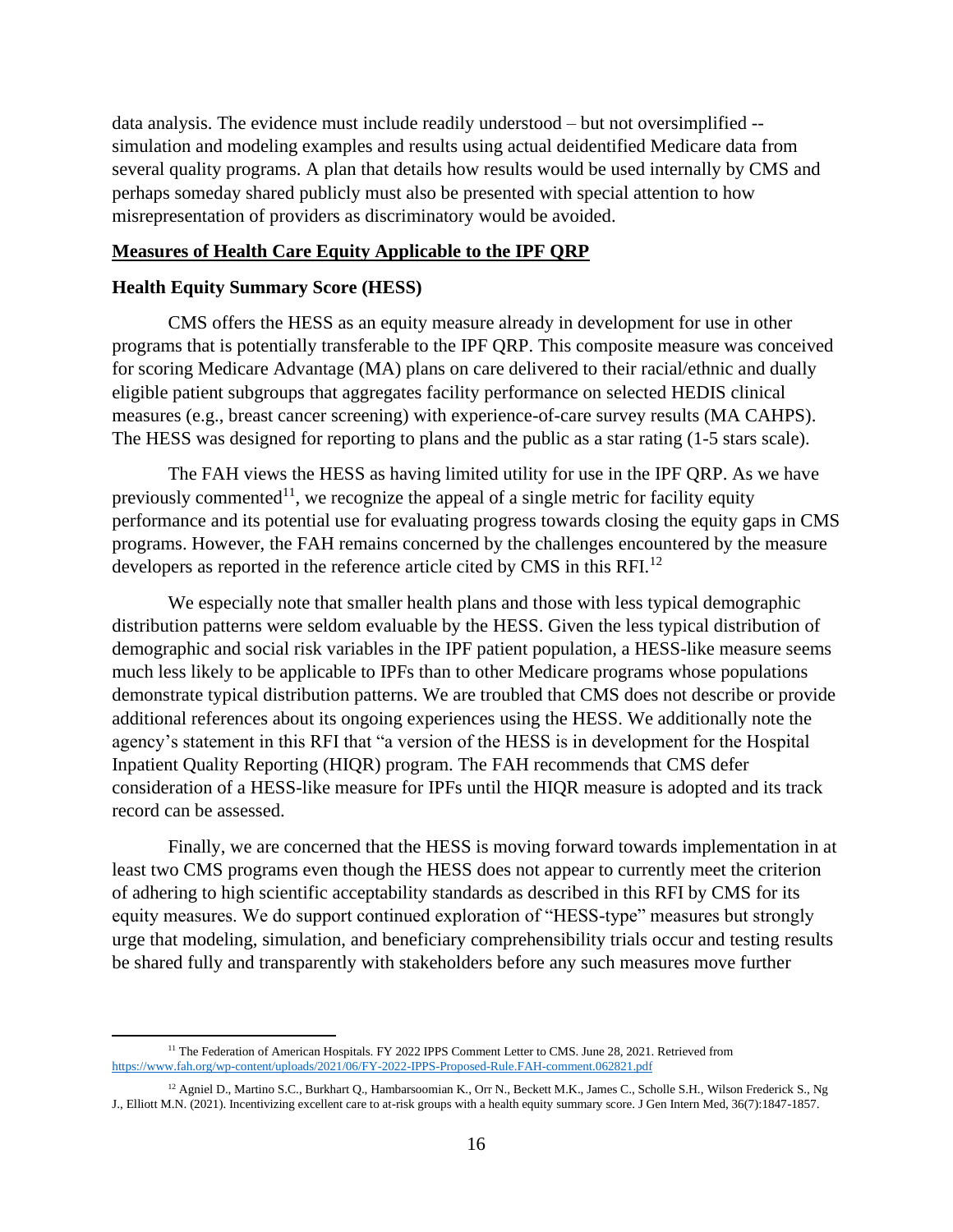forward through rulemaking for the IPF QRP or other Medicare programs. We stand willing to work with CMS in development of a realistic and fair summary score.

## **Degree of Hospital Leadership Engagement in Health Equity Performance Data**

A structural measure for health equity, the Hospital Commitment to Health Equity (HCHE) measure, was recently taken through the pre-rulemaking process by CMS in anticipation of the measure being proposed for adoption into the Hospital Inpatient Quality Reporting (HIQR) Program during FY 2023 inpatient hospital rulemaking. CMS describes the measure and asks whether it could be adapted for the IPF QRP. Designed as an attestation-only measure, the HCHE measure requires a hospital to attest to each of five domains of organizational commitment to health equity: strategic plan, SDOH data collection; disparities

analysis; quality improvement activities; and leadership involvement. The hospital must attest affirmatively for all domains, and thereby to all of their contained queries, to receive measure credit.

The FAH has general and IPF-specific concerns about this measure. For example, we note that during pre-rulemaking the Measures Application Partnership's (MAP) Hospital Workgroup observed that evidence for a linkage between the measure and improved health outcomes had not been established. The purpose and value of collecting data for a measure that has no demonstrable linkage to better outcomes are unclear to us. The burden imposed on providers to create documentation to support affirmative attestation responses for each of the measure's elements is not justifiable for a measure with unclear purpose and value. Further, the measure has not yet been formally proposed for adoption into the HIQR Program, so that CMS has not yet had the opportunity to review and reflect on stakeholder comments about the measure.

We also note that several elements would be extremely problematic for IPFs, such as the requirement for entry of social risk factor information collected from patients as structured interoperable elements using certified electronic health record technology (CEHRT). Due to funding issues,<sup>13</sup> many IPFs still lack CEHRT capabilities and this substantial IPF subset would be unable to attest affirmatively to this item and thereby to the measure's data collection domain. Successful attestation would reflect monetary (CEHRT funding) rather than equity-related factors. Since the HCHE measure is "all or none" – that is, there is no partial credit option – these IPFs would fail the entire measure based on their lack of CEHRT, even if they satisfied all of the remaining elements.

We do not support adoption of an HCHE-type measure into the IPF QRP before 1) a linkage between the HIQR HCHE measure and improved health outcomes is shown by CMS or is documented in peer-reviewed publications; 2) sufficient experience is accrued with HCHE measure implementation and use in the HIQR Program to identify and resolve operational

<sup>&</sup>lt;sup>13</sup> IPFs were not eligible to receive the incentive payments to purchase and implement CEHRT that were made available through the HITECH Act of 2009.